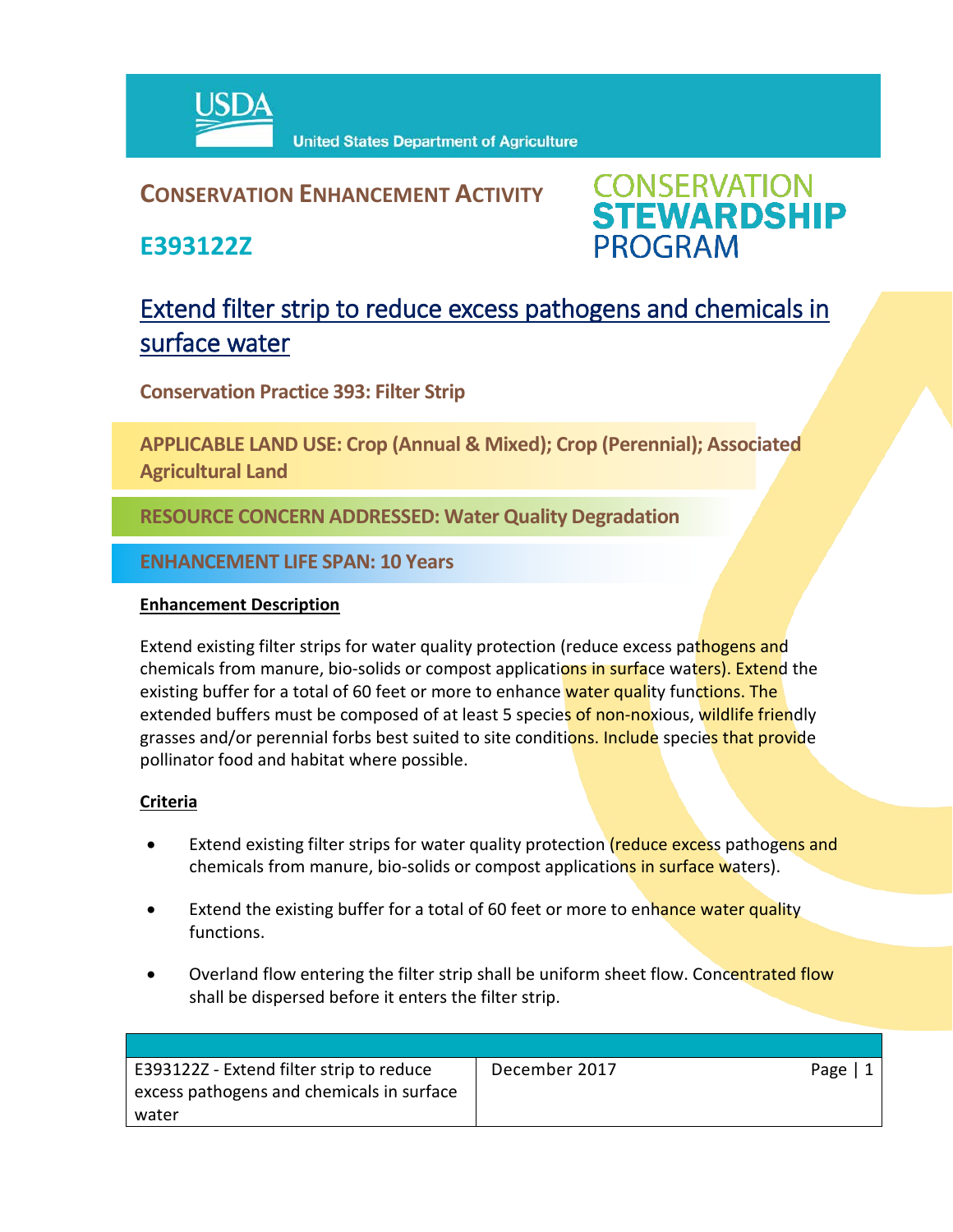

The maximum gradient along the leading edge of the filter strip shall not exceed one-half of the upand-down hill slope percent, immediately upslope from the filter strip, up to a maximum of 5%.



- Filter strips shall not be used as a travel lane for equipment or livestock.
- The filter strip will be designed to have a 10-year life span, following the procedure in the Agronomy Technical Note No. 2 (Using RUSLE2 for the Design and Predicted Effectiveness of Vegetative Filter Strips (VFS) for Sediment), based on the sediment delivery in RUSLE2 to the upper edge of the filter strip and ratio of the filter strip flow length to the length of the flow path from the contributing area.
- The filter strip shall be located immediately downslope from the source area of contaminants.
- The drainage area above the filter strip shall have a slope of 1% or greater.
- The extended buffers must be composed of at least 5 species of non-noxious, wildlife friendly grasses and/or perennial forbs best suited to site conditions. Include species that provide pollinator food and habitat where possible. State-listed noxious or invasive plants will not be established in the filter strip.
- The filter strip shall be established to permanent herbaceous vegetation. Species selected shall be:
	- o able to withstand partial burial from sediment deposition and
	- $\circ$  tolerant of herbicides used on the area that contributes runoff to the filter strip.
- Species selected shall have stiff stems and a high stem density near the ground surface.
- Species selected for seeding or planting shall be suited to **current site conditions and** intended uses.
- Selected species will have the capacity to achieve adequate density and vigor within an appropriate period to stabilize the site sufficiently to permit suited uses with ordinary management activities.

| E393122Z - Extend filter strip to reduce  | December 2017 | Page $ 2$ |
|-------------------------------------------|---------------|-----------|
| excess pathogens and chemicals in surface |               |           |
| water                                     |               |           |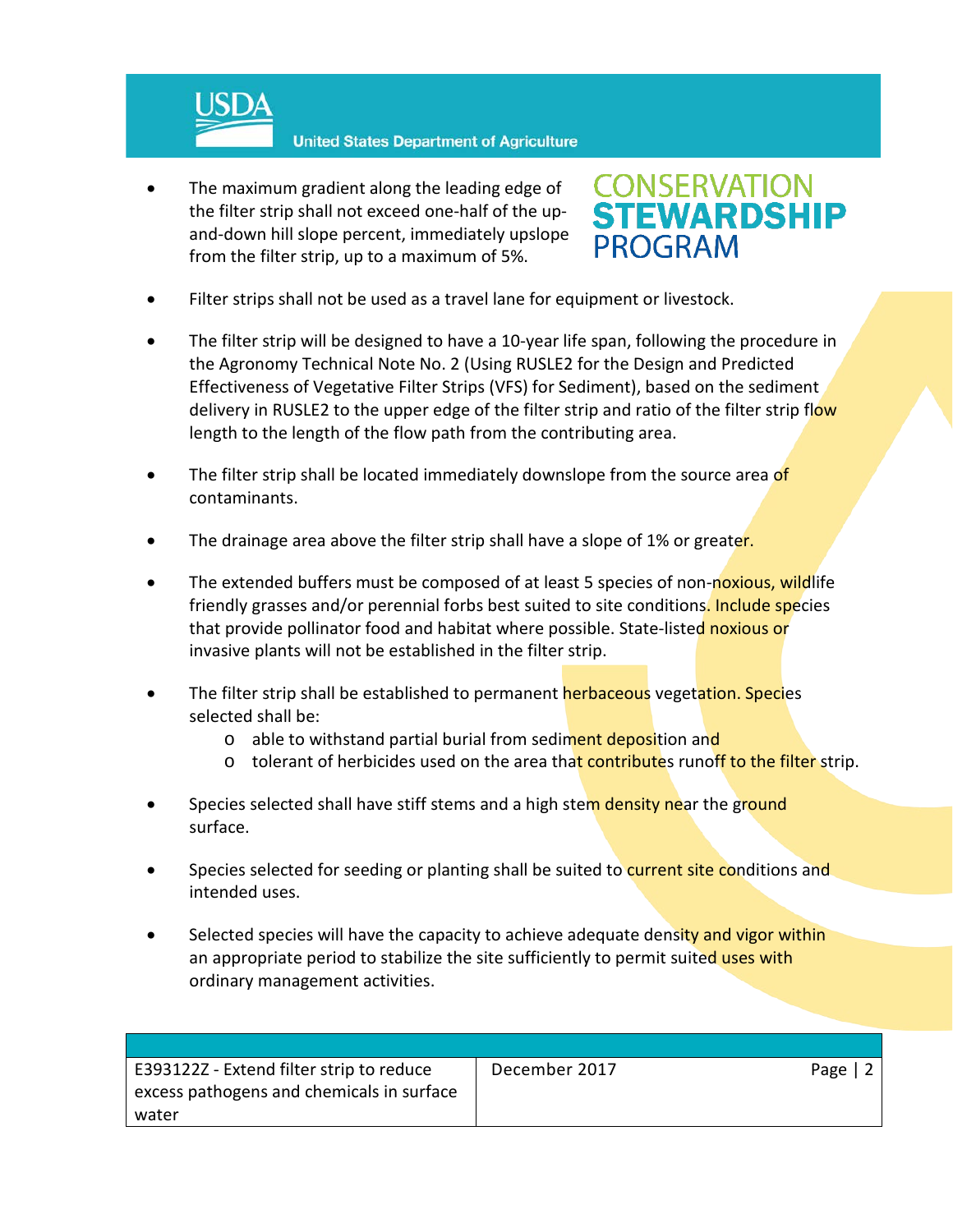

Species, rates of seeding or planting, minimum quality of planting stock, such as PLS or stem caliper, and method of establishment shall be specified before application. Only viable, high quality seed or planting stock will be used.



- Site preparation and seeding or planting shall be done at a time and in a manner that best ensures survival and growth of the selected species. What constitutes successful establishment, e.g. minimum percent ground/canopy cover, percent survival, stand density, etc. shall be specified before application.
- Planting dates shall be scheduled during periods when soil moisture is adequate for germination and/or establishment. Seeding shall be timed so that tillage for adjacent crop does not damage the seeded filter strip.
- The minimum seeding and stem density shall be equivalent to a high quality grass hay seeding rate for the climate area or the density of vegetation selected in RUSLE2 to determine trapping efficiency, whichever is the higher seeding rate.

| E393122Z - Extend filter strip to reduce  |  |
|-------------------------------------------|--|
| excess pathogens and chemicals in surface |  |
| water                                     |  |

December 2017 **Page | 3**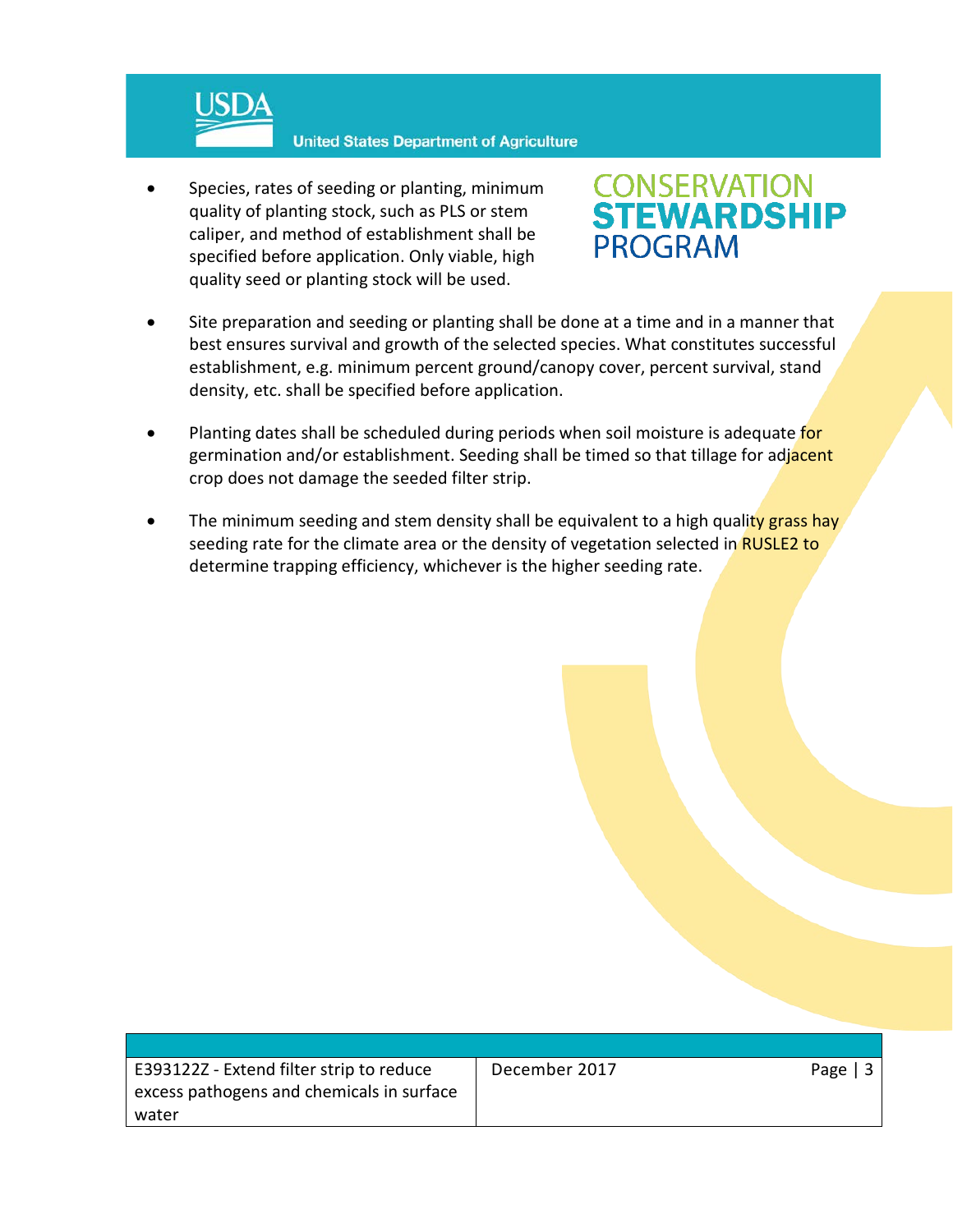

### **Documentation and implementation Requirements**

Participant will:

- **CONSERVATION<br>STEWARDSHIP PROGRAM**
- $\Box$  Prior to implementation, prepare the planned acres for vegetation establishment. Refer to NRCS Conservation Practice Standard Filter Strip (Code 393). (NRCS will provide technical assistance, as needed.) Total planned amount of filter strip extension = Feet
- $\Box$  Prior to implementation, select at least 5 species of non-noxious, wildlife friendly grasses and/or perennial forbs best suited to site conditions. (NRCS will provide technical assistance, as needed.)

| Species | Seeding Rate<br>(lb/ac pure live seed) | Note specific species characteristic(s) |  |
|---------|----------------------------------------|-----------------------------------------|--|
|         |                                        |                                         |  |
|         |                                        |                                         |  |
|         |                                        |                                         |  |
|         |                                        |                                         |  |
|         |                                        |                                         |  |
|         |                                        |                                         |  |

□ Prior to implementation, select planting technique and timing appropriate for the site and soil conditions. (NRCS will provide technical assistance, as needed.)

| <b>Planting Date</b>      |  |  |  |
|---------------------------|--|--|--|
| <b>Planting Technique</b> |  |  |  |

- $\Box$  During implementation, install and maintain erosion control measures as needed for the site. (NRCS will provide technical assistance, as needed.)
- $\Box$  During implementation, notify NRCS of any planned changes to verify changes meet NRCS enhancement criteria.
- $\Box$  During implementation, protect the planting from plant and animal pests and fire.
- $\Box$  After implementation, maintain and protect the planting from plant and animal pests and fire.
- $\Box$  After implementation, verify the total amount of filter strip implemented. Total implemented amount of filter strip extension = \_\_\_\_\_\_\_\_\_\_\_\_feet

| E393122Z - Extend filter strip to reduce  | December 2017 | Page |
|-------------------------------------------|---------------|------|
| excess pathogens and chemicals in surface |               |      |
| water                                     |               |      |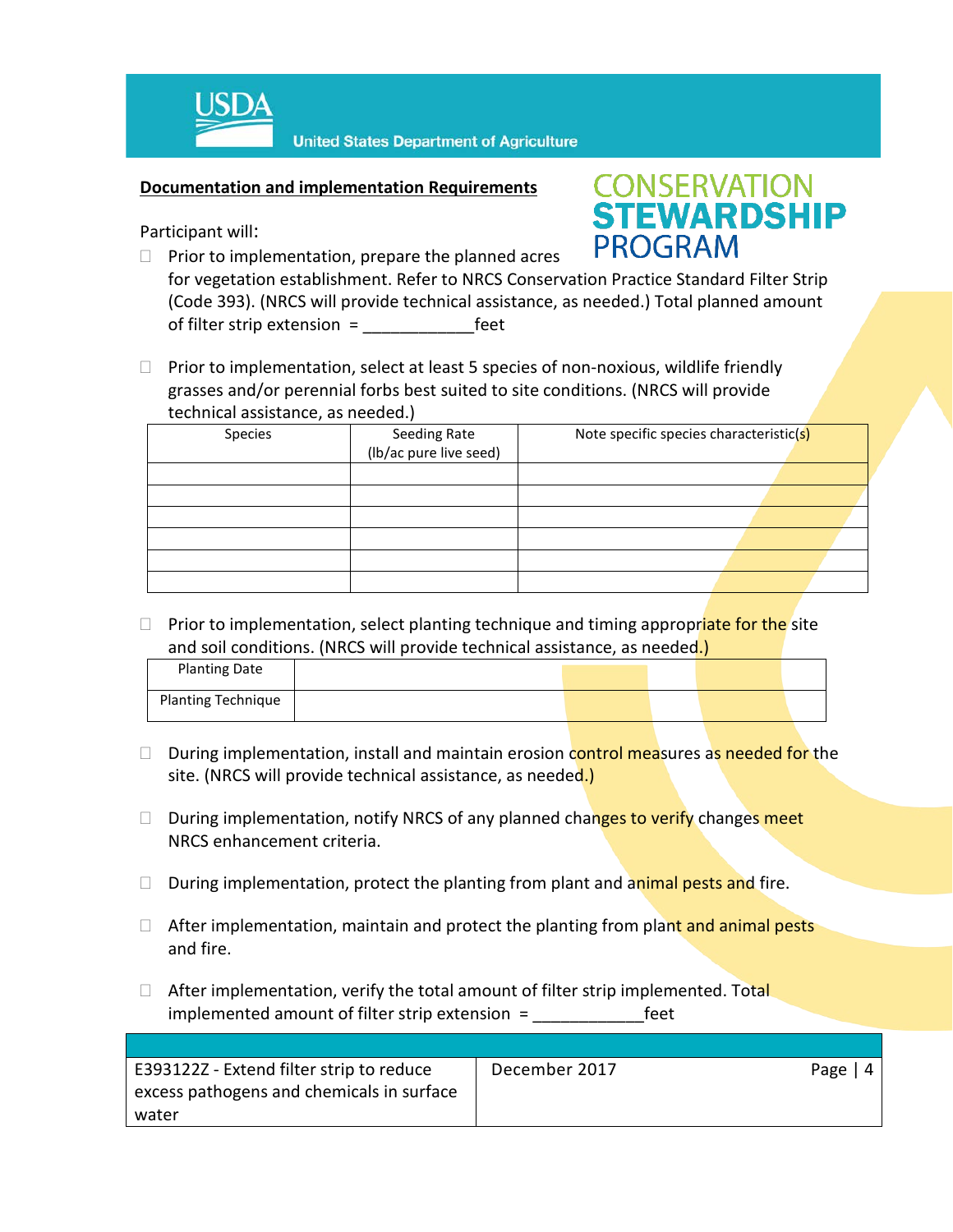

**United States Department of Agriculture** 

NRCS will:

 $\Box$  Prior to implementation, verify the enhancement is planned for cropland.



- $\Box$  Prior to implementation, provide and explain NRCS Conservation Practice Filter Strip (Code 393) as it relates to implementing this enhancement.
- $\Box$  Prior to implementation, verify the enhancement is planned for acres that have been appropriately prepared for filter strip establishment. Total planned amount of filter strip extension = extension =
- $\Box$  Prior to implementation, verify no plants on the Federal or state noxious weeds list are included.
- $\Box$  As needed, prior to implementation, NRCS will provide technical assistance:
	- o Planning site preparation meeting NRCS Conservation Practice Standard Filter Strip (Code 393).
	- o Selecting the wildlife friendly grasses and/or perennial forbs best suited to site conditions.
	- o Selecting planting techniques and timing appropriate for the site and soil conditions.
	- o Planning the use of additional erosion control, as needed for the site.
	- o Preparing specifications for applying this enhancement for each site using approved state implementation requirements, national technical notes, appropriate state technical notes, and narrative statements in the conservation plan, or other acceptable documentation.
- $\Box$  During implementation, evaluate any planned changes to verify they meet the enhancement criteria.
- $\Box$  After implementation, verify the vegetation was established to specifications developed for the site.

| E393122Z - Extend filter strip to reduce  | December 2017 | Page $\vert 5$ |
|-------------------------------------------|---------------|----------------|
| excess pathogens and chemicals in surface |               |                |
| water                                     |               |                |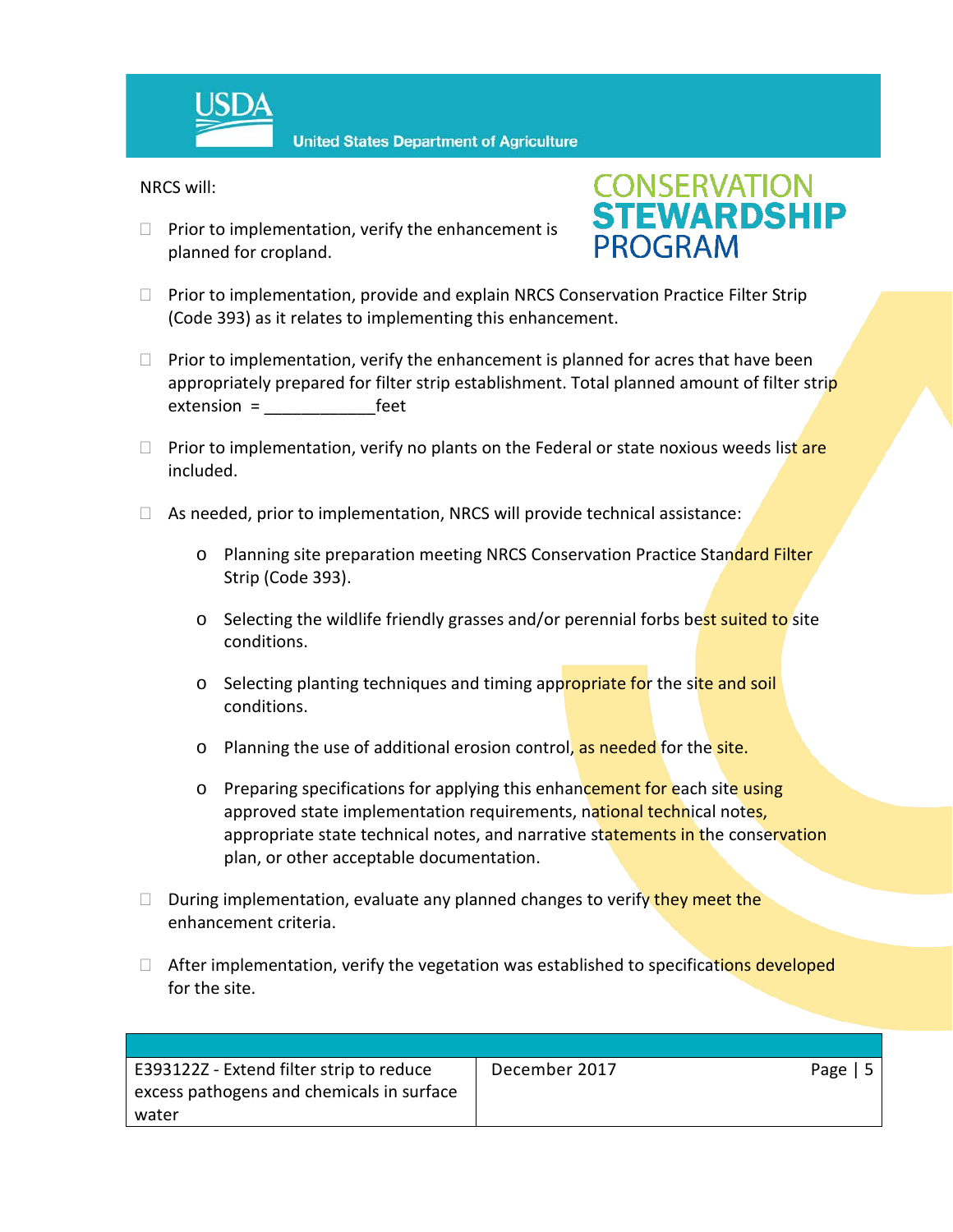

- $\Box$  After implementation, verify the planting is protected from pests and fire.
- $\Box$  After implementation, verify all erosion control needed for the site is functioning and is maintained to specifications developed for the site.



 $\Box$  After implementation, verify the total amount of filter strip implemented. Total implemented amount of filter strip extension = The rest

### **NRCS Documentation Review:**

excess pathogens and chemicals in surface

water

I have reviewed all required participant documentation and have determined the participant has implemented the enhancement and met all criteria and requirements.

| Total Amount Applied _________________________ | Fiscal Year Completed ____ |            |
|------------------------------------------------|----------------------------|------------|
| NRCS Technical Adequacy Signature              | Date                       |            |
| E393122Z - Extend filter strip to reduce       | December 2017              | Page $  6$ |
|                                                |                            |            |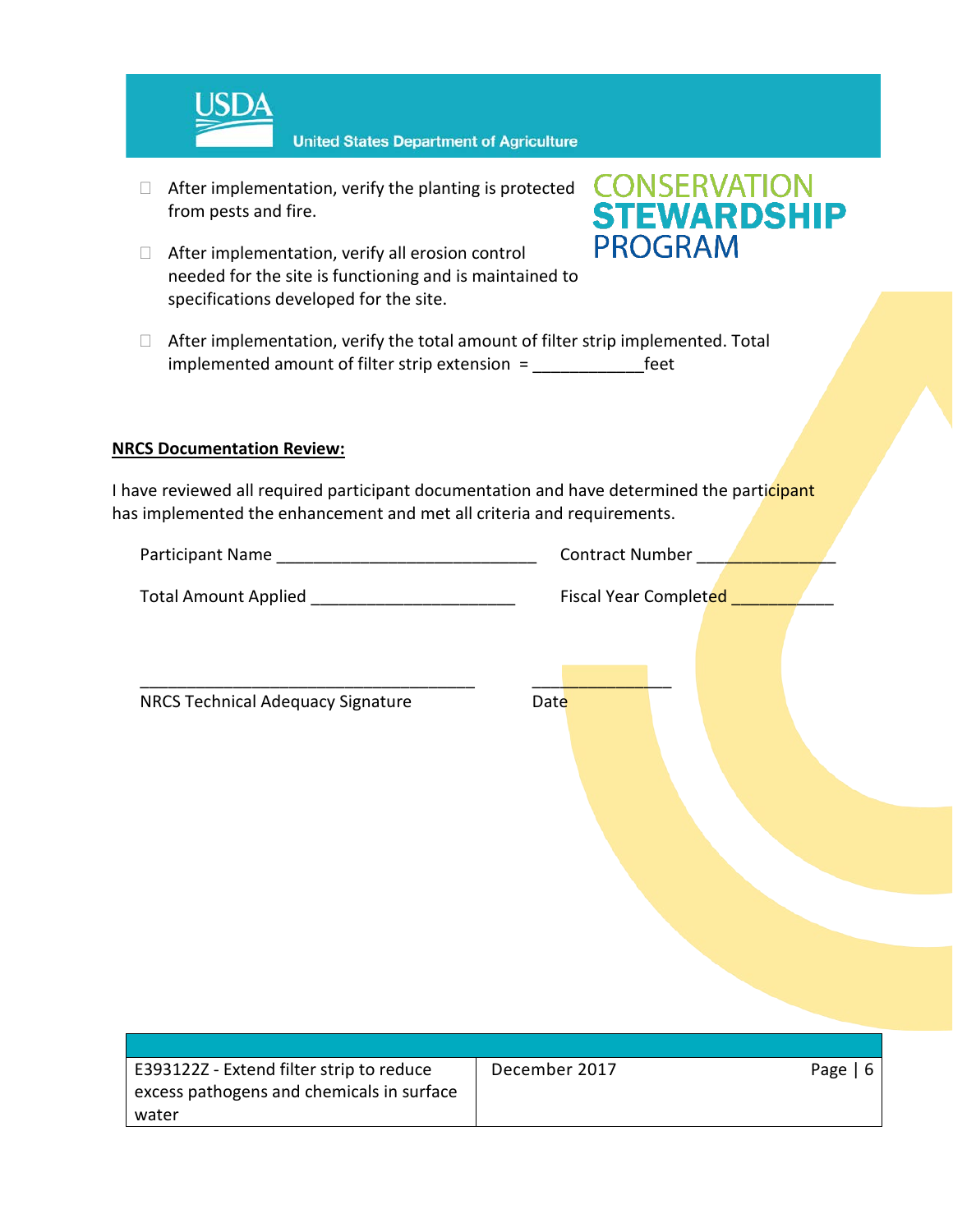

# **IDAHO SUPPLEMENT TO**

# **CONSERVATION<br>STEWARDSHIP**<br>PROGRAM

# **CONSERVATION ENHANCEMENT ACTIVITY**

**E393122Z**

# **Additional Criteria for Idaho**

Refer to the following for additional guidance

Idaho NRCS Agronomy Technical Note 9, *Vegetative Filter or Buffer Strips*. [https://www.nrcs.usda.gov/Internet/FSE\\_DOCUMENTS/nrcs144p2\\_043904.pdf](https://www.nrcs.usda.gov/Internet/FSE_DOCUMENTS/nrcs144p2_043904.pdf)

Idaho NRCS Plant Materials Technical Note 24, *Conservation Plant Species for the Intermountain West.* 

*[https://www.nrcs.usda.gov/wps/PA\\_NRCSConsumption/download?cid=nrcseprd383031&ext=pdf](https://www.nrcs.usda.gov/wps/PA_NRCSConsumption/download?cid=nrcseprd383031&ext=pdf)*

Idaho NRCS Plant Material Technical Note 24 Supplement: *Intermountain Planting Guide*, USDA-ARS Forage and Range Research Lab/Utah State Extension, AG 510.

[https://www.nrcs.usda.gov/wps/PA\\_NRCSConsumption/download?cid=nrcseprd401870&ext=pdf](https://www.nrcs.usda.gov/wps/PA_NRCSConsumption/download?cid=nrcseprd401870&ext=pdf)

| $\overline{\phantom{0}}$<br>י 103127<br>:mnancement 3931222 | 2016<br>November | $\sim$ |
|-------------------------------------------------------------|------------------|--------|
|                                                             |                  |        |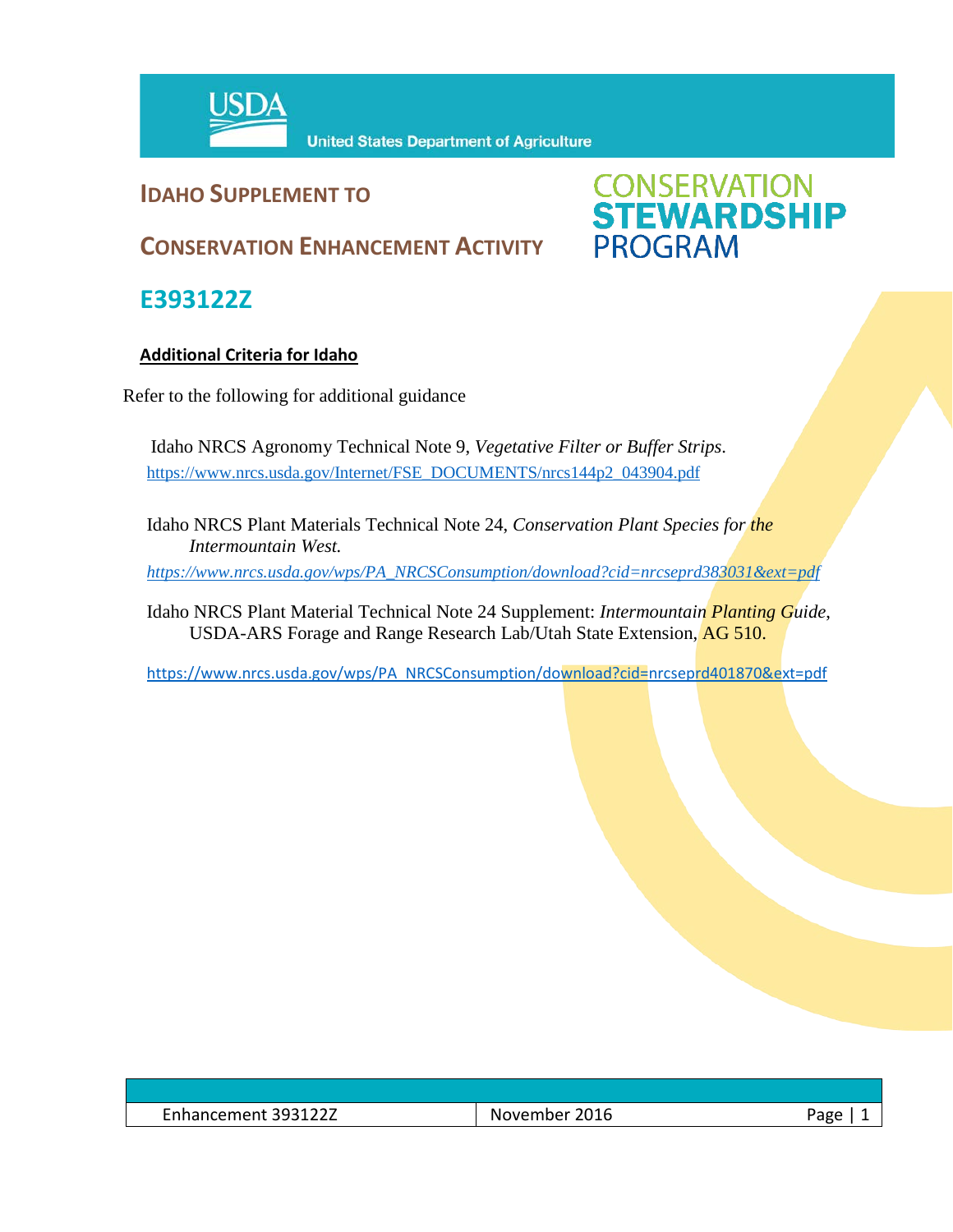

# **Implementation Requirements - )LOWHU6WULS**

| Producer:<br>Location:<br><u> 1980 - Johann Barbara, martxa alemaniar arg</u><br><b>Farm Name:</b>                                                                                                                          | <b>Tract Number:</b> |              | County: ________________________<br><u> 1990 - Jan Barbara Barat, prima politik</u> |
|-----------------------------------------------------------------------------------------------------------------------------------------------------------------------------------------------------------------------------|----------------------|--------------|-------------------------------------------------------------------------------------|
| <b>Practice Location Map</b><br>(showing detailed aerial view of where practice is to be installed on<br>farm/site, showing all major components, stationing, relative location to any<br>landmarks, and survey benchmarks) |                      | <b>Index</b> | <b>Cover Sheet</b><br>Specifications<br>Drawings<br>Operation &<br>Maintenance      |
|                                                                                                                                                                                                                             |                      | Information  | Utility Safety /<br>One-Call System                                                 |

### **Description of work:**

| <b>NRCS Review Only</b> |                 |
|-------------------------|-----------------|
| Designed By: _________  | Date:__________ |
| <b>Checked By:</b>      | Date:           |
| <b>Approved By:</b>     | Date:           |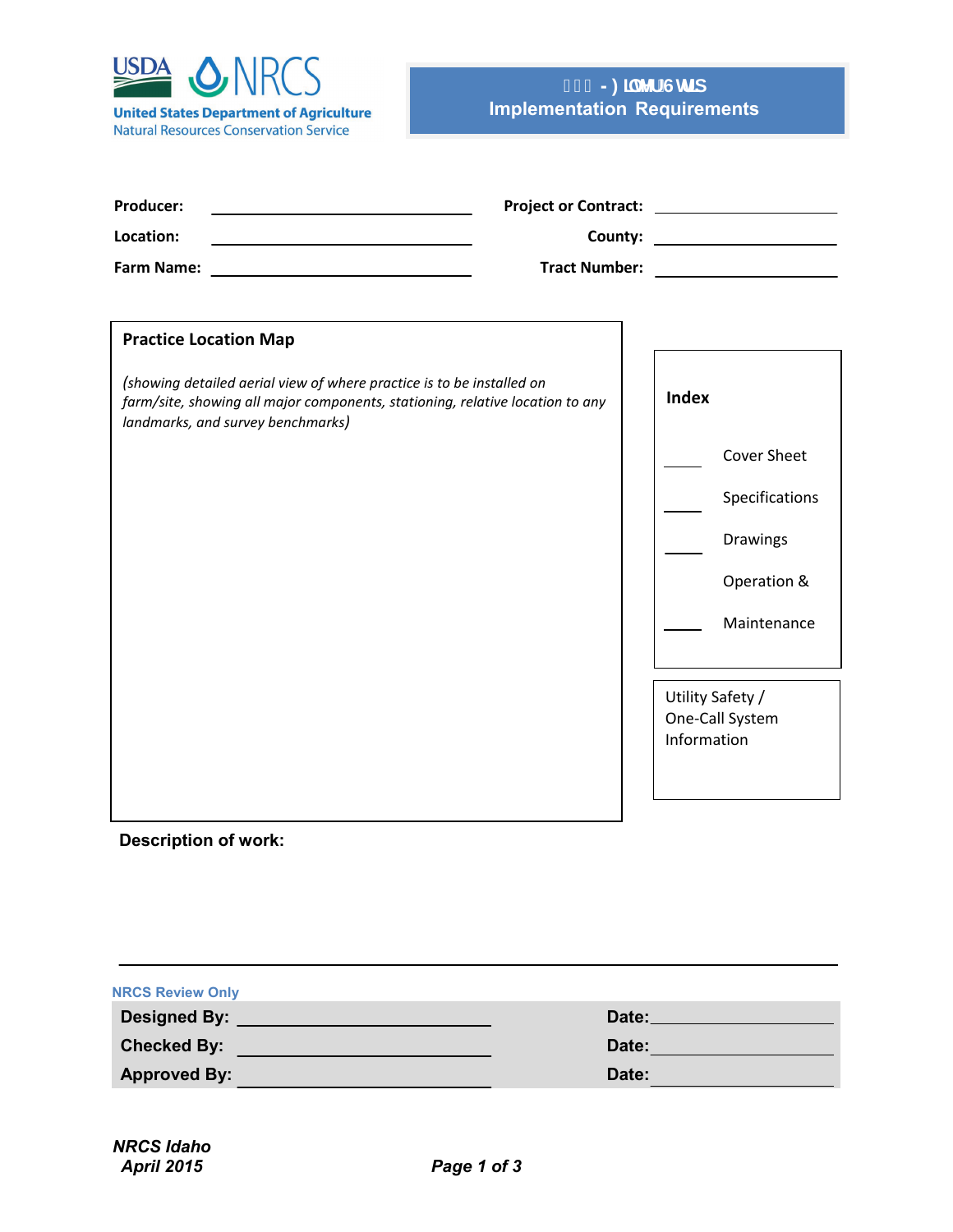# **393 – Filter Strip Implementation Requirements**

### **The Practice Purpose(s):**

Reduce suspended solids and associated contaminants in runoff.

**EXECUTE:** Reduce dissolved contaminant loadings in runoff.

Letter Suspended solids and associated contaminants in irrigation tail water.

| <b>Field Number/Location:</b>                     |                    | Acres Installed: _        | Date: |
|---------------------------------------------------|--------------------|---------------------------|-------|
| <b>Average Width:</b><br><b>Site Preparation:</b> | Minimum Width (ft) | Filter Strip Length (ft): |       |
| <b>Planting Method:</b>                           |                    |                           |       |

**Planting Description (***e.g.* **warm season grasses only,** *etc.***):**

### **SEEDING RATES AND SPECIES Plant species Lbs/acre of seed (PLS) Total lbs of seed for planned acreage**  $TOTALS$   $\Rightarrow$ 1 2 3 4 5 6 7 8 9 10 0.00 0.00

### **FERTILIZERS AND AMENDMENTS**

| <b>Fertilizer Element</b> | <b>Fertilizer Form</b> | <b>Fertilizer Amount</b><br>(Ibs/acre) |
|---------------------------|------------------------|----------------------------------------|
| N                         | e.g. DAP               | as N                                   |
| D                         | e.g. DAP               | as $P_2O_5$                            |
|                           | e.g. $K_2SO_4$         | as $K2O$                               |
|                           | e.g. $K_2SO_4$         | as S                                   |
| Lime                      |                        |                                        |
| Gypsum                    |                        |                                        |